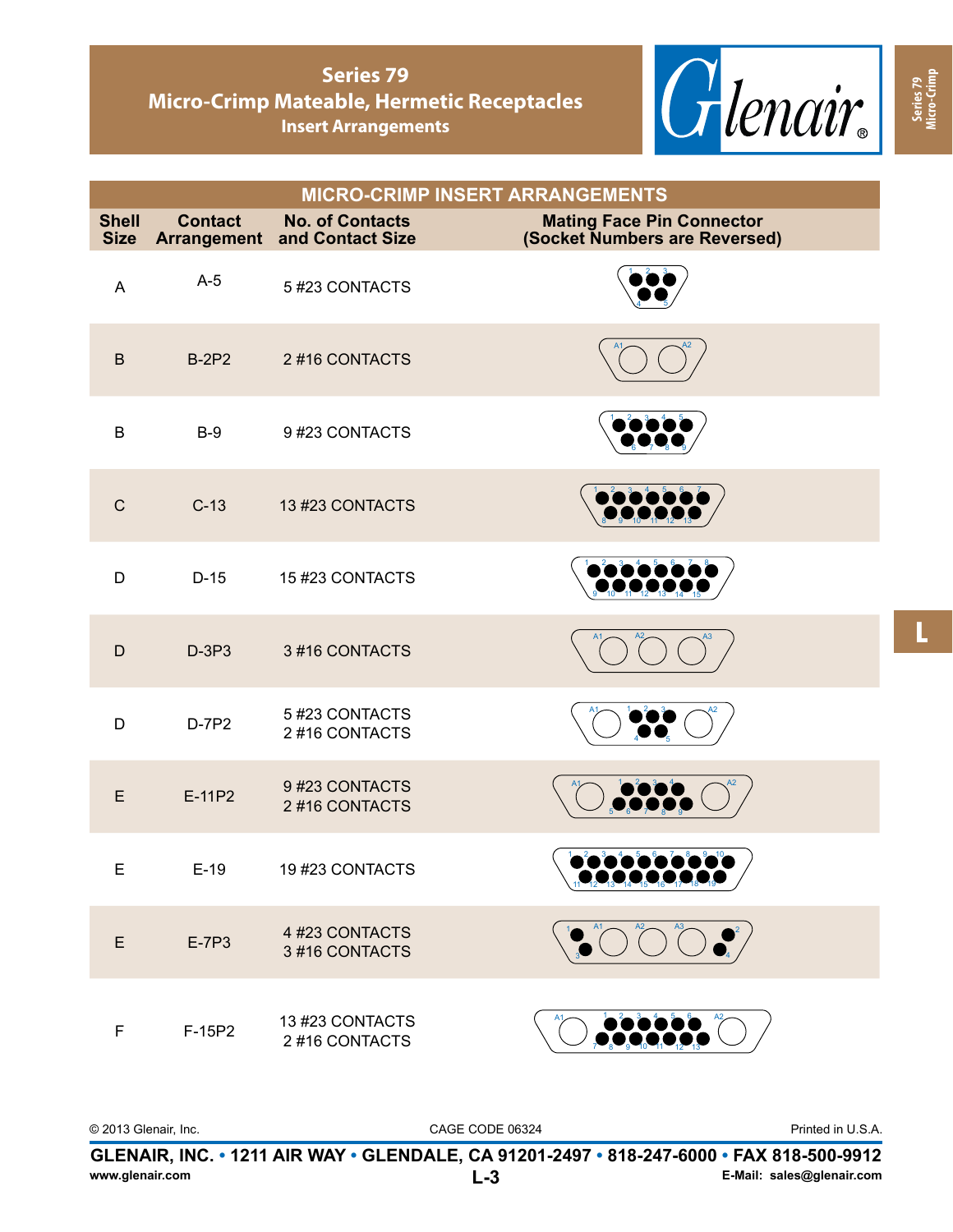

| <b>MICRO-CRIMP INSERT ARRANGEMENTS</b> |                                      |                                            |                                                                   |
|----------------------------------------|--------------------------------------|--------------------------------------------|-------------------------------------------------------------------|
| <b>Shell</b><br><b>Size</b>            | <b>Contact</b><br><b>Arrangement</b> | <b>No. of Contacts</b><br>and Contact Size | <b>Mating Face Pin Connector</b><br>(Socket Numbers are Reversed) |
| $\mathsf F$                            | $F-23$                               | 23 #23 CONTACTS                            | $8 - 9 - 10 - 11 - 12$                                            |
| F                                      | F-5P5                                | 5#16 CONTACTS                              |                                                                   |
| G                                      | $G-33$                               | 33 #23 CONTACTS                            |                                                                   |
| H                                      | H-10P4                               | 6#23 CONTACTS<br>4 #12 CONTACTS            |                                                                   |
| H                                      | H-29P7                               | 22 #23 CONTACTS<br>7#16 CONTACTS           |                                                                   |
| H                                      | H-36P2                               | 34 #23 CONTACTS<br>2 #12 CONTACTS          |                                                                   |
| H                                      | H-54P2                               | 52 #23 CONTACTS<br>2#16 CONTACTS           |                                                                   |
| H                                      | <b>H-5P5</b>                         | 5 #12 CONTACTS                             | A1                                                                |

| © 2013 Glenair. Inc. | CAGE CODE 06324                                                                          | Printed in U.S.A.         |
|----------------------|------------------------------------------------------------------------------------------|---------------------------|
|                      | GLENAIR, INC. • 1211 AIR WAY • GLENDALE, CA 91201-2497 • 818-247-6000 • FAX 818-500-9912 |                           |
|                      | l -4                                                                                     | E-Mail: sales@glenair.com |

**Series 79 Micro-Crimp**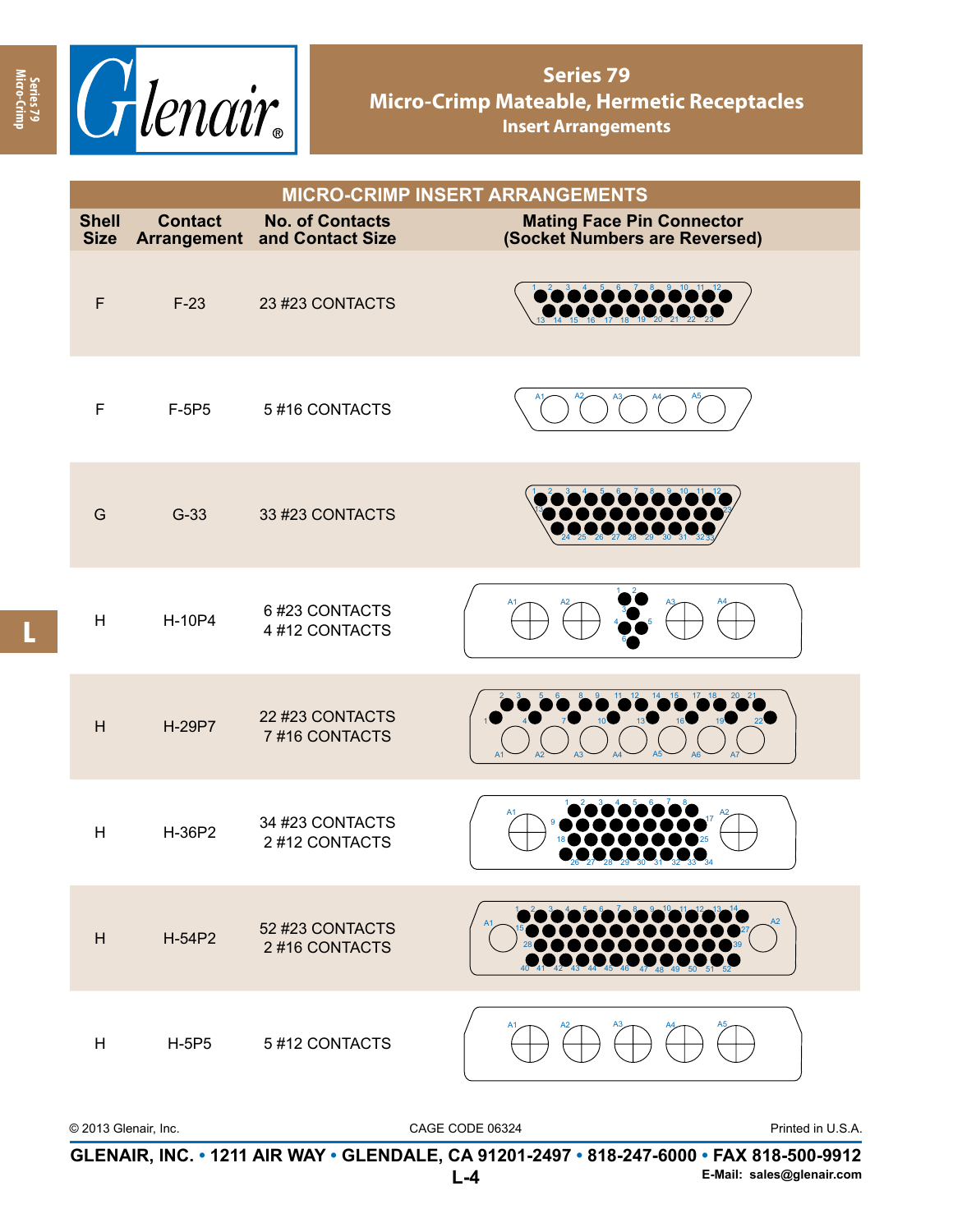

| <b>MICRO-CRIMP INSERT ARRANGEMENTS</b> |                                            |                                                                   |  |
|----------------------------------------|--------------------------------------------|-------------------------------------------------------------------|--|
| <b>Contact</b>                         | <b>No. of Contacts</b><br>and Contact Size | <b>Mating Face Pin Connector</b><br>(Socket Numbers are Reversed) |  |
| $H-66$                                 | 66 #23 CONTACTS                            |                                                                   |  |
| J-17P4                                 | 13 #23 CONTACTS<br>4#16 CONTACTS           |                                                                   |  |
| J-25P2                                 | 23 #23 CONTACTS<br>2#16 CONTACTS           | Pootoooooooooo                                                    |  |
| $J-33$                                 | 33 #23 CONTACTS                            | <u>2020202020202020</u>                                           |  |
| $J-7P7$                                | 7#16 CONTACTS                              |                                                                   |  |
| K-27P4                                 | 23 #23 CONTACTS<br>4#16 CONTACTS           |                                                                   |  |
| K-35P2                                 | 33 #23 CONTACTS<br>2#16 CONTACTS           | 8 9 10 11 12 13 14 15 16 17                                       |  |
|                                        |                                            |                                                                   |  |
|                                        |                                            | Arrangement<br>K-43 43 #23 CONTACTS                               |  |

| © 2013 Glenair, Inc. | CAGE CODE 06324                                                                          | Printed in U.S.A.         |
|----------------------|------------------------------------------------------------------------------------------|---------------------------|
|                      | GLENAIR, INC. • 1211 AIR WAY • GLENDALE, CA 91201-2497 • 818-247-6000 • FAX 818-500-9912 |                           |
| www.glenair.com      | $L-5$                                                                                    | E-Mail: sales@glenair.com |